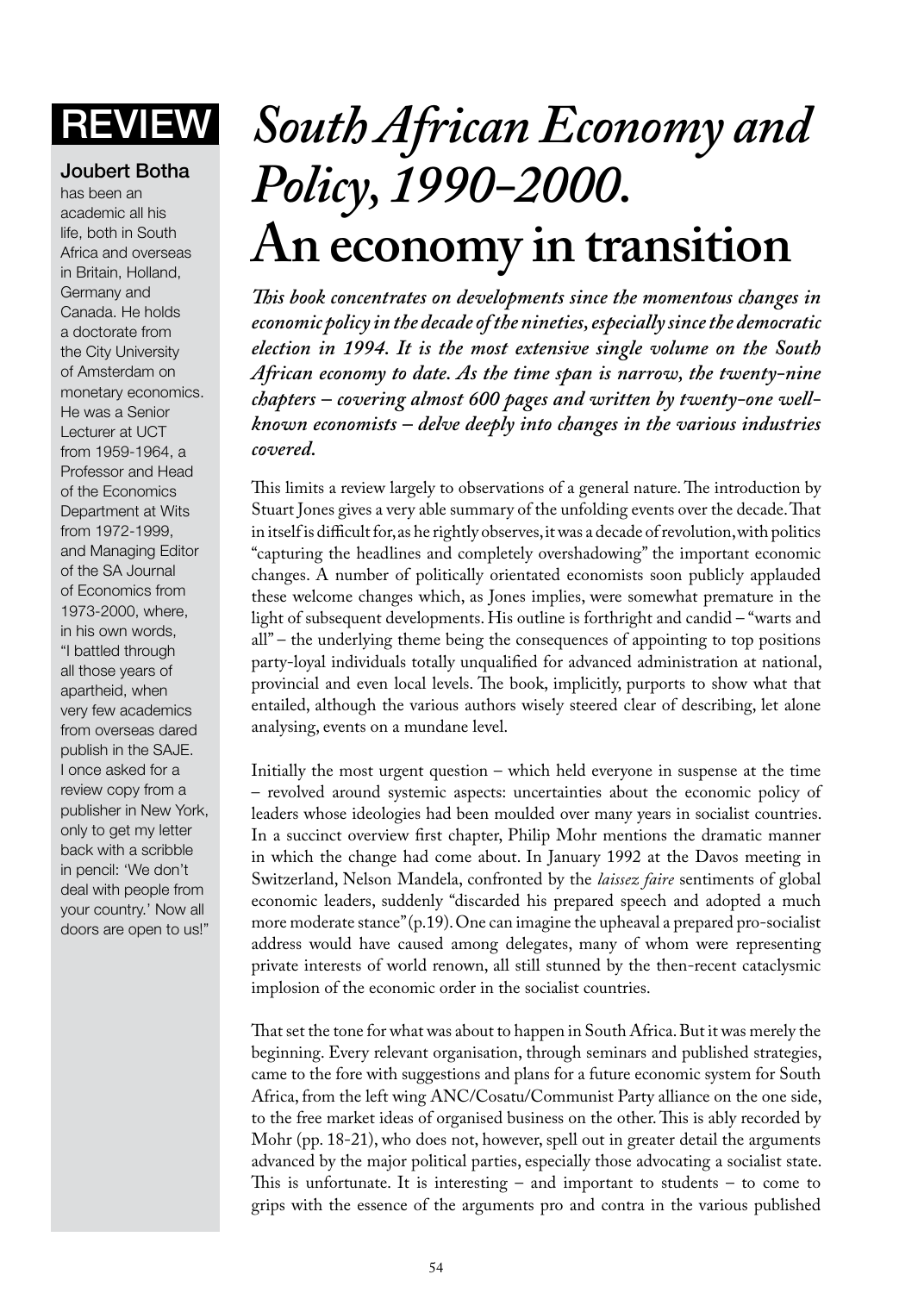documents, especially in those whose authors were obviously left unimpressed by the disastrous fairly recent upheavals in Eastern Europe.

The editors themselves made important contributions to the book. Robert Vivian wrote on the specialised, technically complex and very important question of retirement funds and the insurance industry, a major channel of national savings into productive activity. It is a rare field, not known for its interest among academic economists; hence the few whose views and analyses have so far appeared in print.

Stuart Jones wrote no less than eleven chapters and summaries, some of them technically difficult, and all displaying his wide interest in various fields. His grip on the financial sector is remarkable for his description and in-depth analysis of the kaleidoscopic changes in the private banking sector, of the stock exchange, trade and mineral policies, etc. As the doyen of economic historians in South Africa, Stuart has kept the flag flying against heavy odds for a place for economic history in university syllabi. His contributions display the wide sweep of knowledge which one has come justifiably to associate with economic history as an intellectual discipline.

*There is no discussion within the broader framework of the wholly unwelcome demographic changes since 1994, with unknown millions of unskilled immigrants entering the country, either as refugees or as work-seekers – and that in a country suffering from what is regarded as having the highest rate of unemployment, and HIV/ AIDS, in the world*

The reader could expect the authors to have contrasted briefly – very briefly – the current situation with that of the past. The structure of the book renders that difficult because of the ten separate chapters on policy in Part III, which in a way cover ground similar to that of preceding chapters on single industries.

This is true especially of agriculture and demography, both fields that had undergone substantial, dramatic, structural changes since 1994. Very early on in the book appears a detailed chapter on agriculture, with nine tables and thirteen graphs on the statistics of the period, but no emphasis on the veritable revolution that that sector had undergone since 1994. Mention of this is made in Part III, albeit in catalogue fashion, without the kind of sober analysis which one could have reason to expect. Only then is the background to the events covered in Chapter 3 put in some perspective. There is no discussion of the plight of farming under a regime imbued with the principles of central control within the framework of a socialist state. This must largely be deduced from the figures in the tables and graphs.

Much the same holds for the chapter on demography. There is no discussion within the broader framework of the wholly unwelcome demographic changes since 1994, with unknown millions of unskilled immigrants entering the country, either as refugees or as work-seekers – and that in a country suffering from what is regarded as having the highest rate of unemployment, and HIV/AIDS, in the world – or the equally unknown millions of mostly highly qualified emigrants in search of greener pastures elsewhere.

In fifteen tables on conventional issues, much is said on straightforward questions such as fertility rates and connected matters, leading to the lame conclusion: "The single most important development was the continuing drop in fertility, representing a drive to sociological modernisation" (p.46).



Stuart Jones and Robert W. Vivian (eds), Manchester University Press, 2010, 580pp. ISBN: 978-0-7190-8150-7 0-7190-8150-5